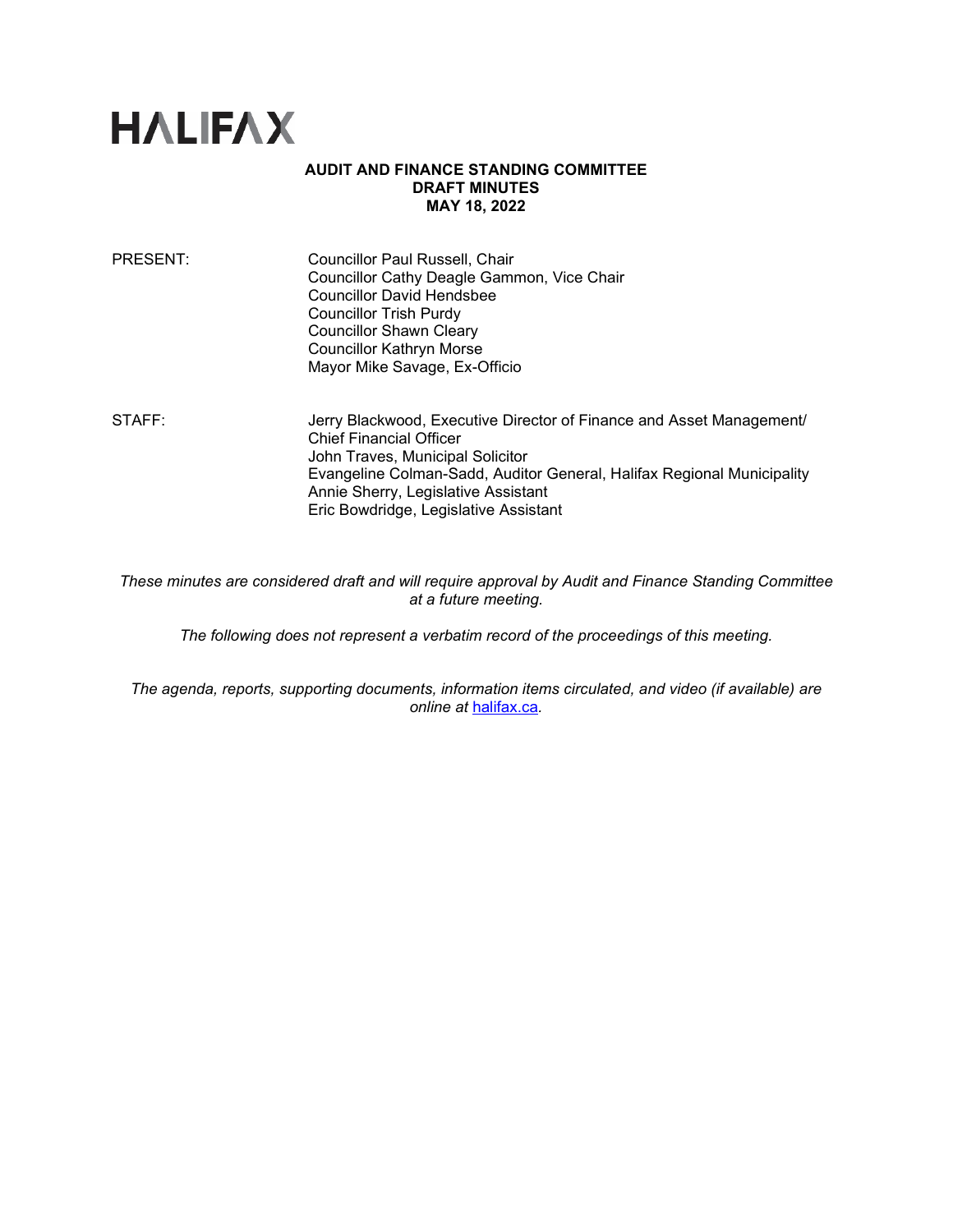*The meeting was called to order at 10:02 a.m. and adjourned at 10:25 a.m.*

# **1. CALL TO ORDER AND LAND ACKNOWLEDGEMENT**

The Chair called the meeting to order at 10:02 a.m. and acknowledged that the meeting took place in the traditional and ancestral territory of the Mi'kmaq people, and that we are all treaty people.

## **2. APPROVAL OF MINUTES – April 20, 2022**

MOVED by Councillor Cleary, seconded by Councillor Purdy

### **THAT the minutes of April 20, 2022 be approved as circulated.**

## **MOTION PUT AND PASSED.**

### **3. APPROVAL OF THE ORDER OF BUSINESS AND APPROVAL OF ADDITIONS AND DELETIONS**

Additions: None Deletions: None

MOVED by Councillor Cleary, seconded by Councillor Morse

#### **THAT the agenda be approved as presented.**

#### **MOTION PUT AND PASSED.**

### **4. BUSINESS ARISING OUT OF THE MINUTES – NONE**

### **5. CALL FOR DECLARATION OF CONFLICT OF INTERESTS – NONE**

**6. MOTIONS OF RECONSIDERATION – NONE 7. MOTIONS OF RESCISSION – NONE 8. CONSIDERATION OF DEFERRED BUSINESS – NONE 9. NOTICES OF TABLED MATTERS – NONE**

**10. CORRESPONDENCE, PETITIONS & DELEGATIONS 10.1 Correspondence – None 10.2 Petitions – None 10.3 Presentation – None** 

### **11. INFORMATION ITEMS BROUGHT FORWARD – NONE**

## **12. REPORTS 12.1 AUDITOR GENERAL 12.1.1 2021-22 Annual Report and 2022-23 Audit Priorities**

The following was before the Standing Committee:

- Recommendation report dated May 16, 2022
- Presentation dated May 18, 2022

Evangeline Coleman-Sadd, Auditor General gave a presentation on the 2021-22 Annual Report and 2022-23 Audit Priorities and responded to questions of clarification from the Standing Committee regarding anticipated scope of future audits and expectations on implementation of recommendations.

A copy of the presentation is on file.